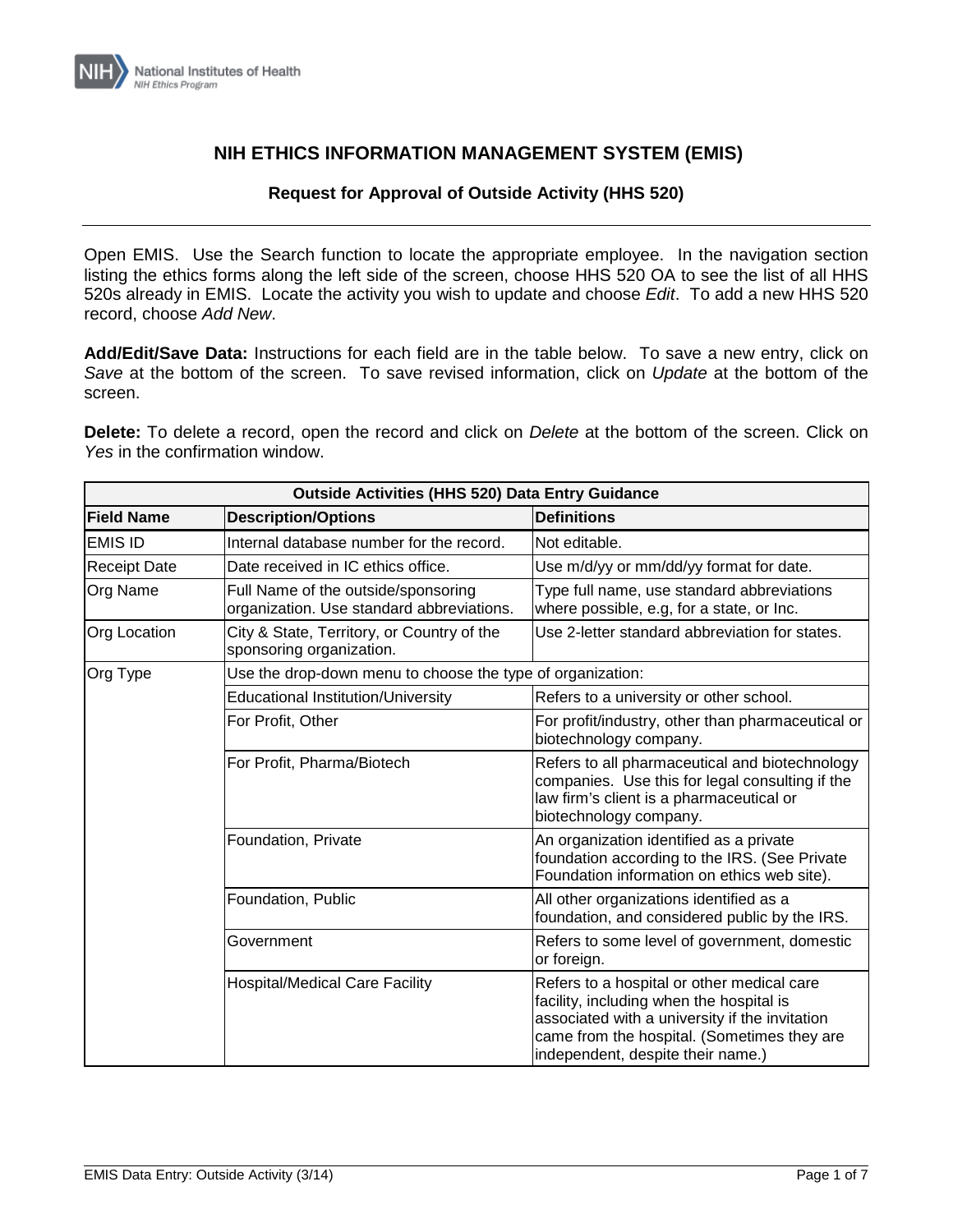| <b>Outside Activities (HHS 520) Data Entry Guidance</b> |                                       |                                                                                                                                                                                                                                                                                                                                                               |
|---------------------------------------------------------|---------------------------------------|---------------------------------------------------------------------------------------------------------------------------------------------------------------------------------------------------------------------------------------------------------------------------------------------------------------------------------------------------------------|
| <b>Field Name</b>                                       | <b>Description/Options</b>            | <b>Definitions</b>                                                                                                                                                                                                                                                                                                                                            |
|                                                         | Journal                               | Use when the outside organization is a journal,<br>e.g., serve on editorial board. For Editor-in-<br>Chief or Associate Editor, where there is<br>responsibility for content, the outside<br>organization type is the publisher of the journal.<br>(See "Publisher" below)                                                                                    |
|                                                         | Law-Firm                              | Refers to law firms, except if client is<br>pharma/biotech.                                                                                                                                                                                                                                                                                                   |
|                                                         | Non-profit                            | Refers to non-profit associations or<br>organizations, e.g., non-profit research institute<br>such as the National Academies of Science.                                                                                                                                                                                                                      |
|                                                         | Other Organization                    | Use when the organization type does not fit any<br>other category.                                                                                                                                                                                                                                                                                            |
|                                                         | <b>Professional Association</b>       | Refers to professional associations, such as the<br>employee's professional association; e.g.<br>American Psychological Association.                                                                                                                                                                                                                          |
|                                                         | Publisher                             | Refers to publishers. Use when the employee<br>will serve in a position responsible for content<br>such as Editor-in-Chief.                                                                                                                                                                                                                                   |
|                                                         | <b>Research Institute</b>             | Refers to research institutes, e.g., Scripps.                                                                                                                                                                                                                                                                                                                 |
| <b>Activity Type</b>                                    |                                       | Use the drop-down menu to choose the type of activity most appropriate for the activity.                                                                                                                                                                                                                                                                      |
|                                                         | Consulting, legal/expert testimony    | Refers to the employee assisting the law firm by<br>offering opinions, ideas, etc., on a particular<br>case, usually in an individual capacity.                                                                                                                                                                                                               |
|                                                         | Consulting, other than legal          | Refers to consulting activities with a sponsor<br>other than a law firm. Includes some<br>attendance at advisory or scientific board<br>meeting if employee is asked to consult to the<br>board rather than be a member of the board.<br>Consulting is normally one person providing<br>input vs. a board or committee of several<br>persons providing input. |
|                                                         | Editing                               | Refers to service as an editor for any type of<br>publication, e.g., article, journal, chapter, book,<br>newsletter                                                                                                                                                                                                                                           |
|                                                         | Health care practice                  | Refers to professional practice in medicine and<br>related disciplines, e.g., physician, nurse, social<br>worker, psychologist, and other allied health<br>care professional practice. Includes self<br>employment as health care practitioner.                                                                                                               |
|                                                         | Legal practice                        | Refers to private law practice as an attorney or<br>paralegal. Does not include consulting with a<br>law firm. Includes self-employed legal practice.                                                                                                                                                                                                         |
|                                                         | Member, Board of Directors or similar | Refers to service as a member of Board of<br>Directors, Advisory Board, any other board<br>other than one of the other options below.                                                                                                                                                                                                                         |
|                                                         | Member, Editorial Board               | Member of an editorial board, e.g., for a<br>journal's manuscript review/editorial board.                                                                                                                                                                                                                                                                     |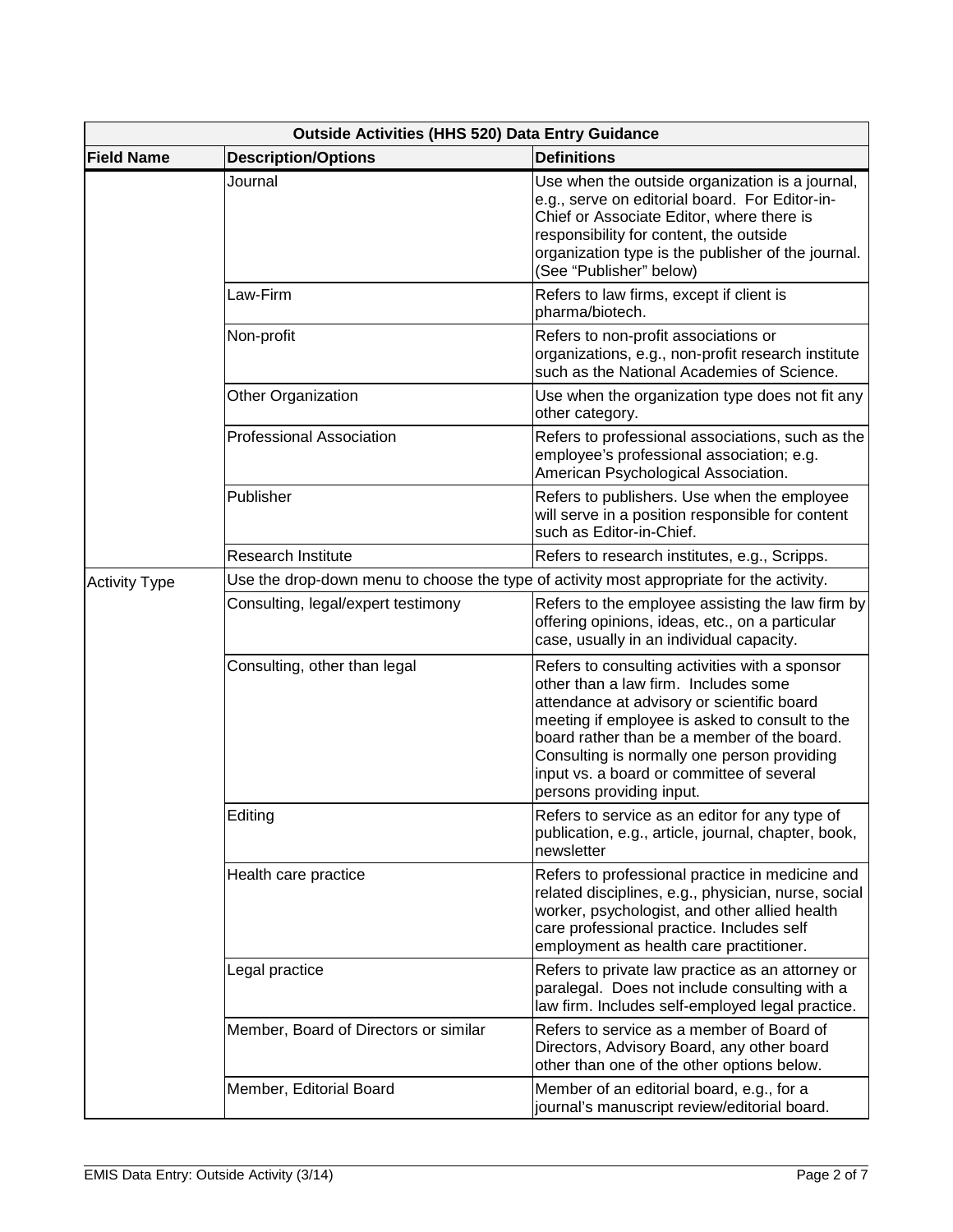| Outside Activities (HHS 520) Data Entry Guidance |                                                                                                     |                                                                                                                                                                                                 |
|--------------------------------------------------|-----------------------------------------------------------------------------------------------------|-------------------------------------------------------------------------------------------------------------------------------------------------------------------------------------------------|
| <b>Field Name</b>                                | <b>Description/Options</b>                                                                          | <b>Definitions</b>                                                                                                                                                                              |
|                                                  | Member, Review Board                                                                                | Refers to service on a review board, e.g., to<br>review awards, grant applications, provide peer<br>review services, other than manuscript review<br>for publications.                          |
|                                                  | Member, Scientific Advisory Board                                                                   | Refers to service on a scientific advisory board<br>or similar entity, providing scientific input.                                                                                              |
|                                                  | Officer in Professional Association                                                                 | Service as an officer, e.g., president, president-<br>elect, secretary, treasurer, historian, or any<br>other elected or appointed officer. Excludes<br>chair of a committee of an association. |
|                                                  | <b>Other Professional Activity</b>                                                                  | Any activity not covered by the descriptions of<br>the other options. Should be used rarely.                                                                                                    |
|                                                  | Participant, other than speaker                                                                     | Refers to participation in a capacity other than<br>as a speaker, e.g., on a panel.                                                                                                             |
|                                                  | Self Employed                                                                                       | Owning one's company; working for self,<br>regardless of the type of company. Excludes<br>self employed health care or legal practice,<br>which are professional or legal practice.             |
|                                                  | Speaking/Lecturing                                                                                  | Giving a talk, or series of talks; e.g, giving a<br>speech at a meeting or conference.                                                                                                          |
|                                                  | Teaching a course                                                                                   | Responsibility for a course, e.g., teaching and<br>managing the course, vs. giving a guest lecture<br>is Speaking/Lecturing, above.                                                             |
|                                                  | Writing                                                                                             | Service as a writer, e.g., a chapter, article, or<br>book.                                                                                                                                      |
| Nature of Activity                               | information to help identify and clarify. There is no drop down nor required entry. Be<br>succinct. | Succinctly add other information to clarify the activity, e.g., name of the committee or other                                                                                                  |
| <b>Outside Position</b>                          |                                                                                                     | Use the drop down menu to choose the position appropriate to the activity chosen above.                                                                                                         |
|                                                  | Attorney                                                                                            | Service as an attorney.                                                                                                                                                                         |
|                                                  | Chair/Co-Chair                                                                                      | Service as chair or co-chair of a committee or<br>similar group.                                                                                                                                |
|                                                  | Consultant                                                                                          | Individual consulting, excludes member of an<br>advisory board.                                                                                                                                 |
|                                                  | Editor, Associate                                                                                   | Associate editor of a journal or book, usually<br>responsible for a particular section or jointly<br>responsible with other individual(s).                                                      |
|                                                  | Editor-in-Chief                                                                                     | Service as the overall editor of a journal or<br>book.                                                                                                                                          |
|                                                  | Faculty                                                                                             | Teaching a full course at an educational<br>institution.                                                                                                                                        |
|                                                  | Member                                                                                              | Member of a committee or board, such as an<br>advisory board; see Reviewer for members of<br>editorial boards.                                                                                  |
|                                                  | Officer                                                                                             | Elected or appointed officer, such as in a<br>professional organization.                                                                                                                        |
|                                                  | Other                                                                                               | Any other position not covered by other options.                                                                                                                                                |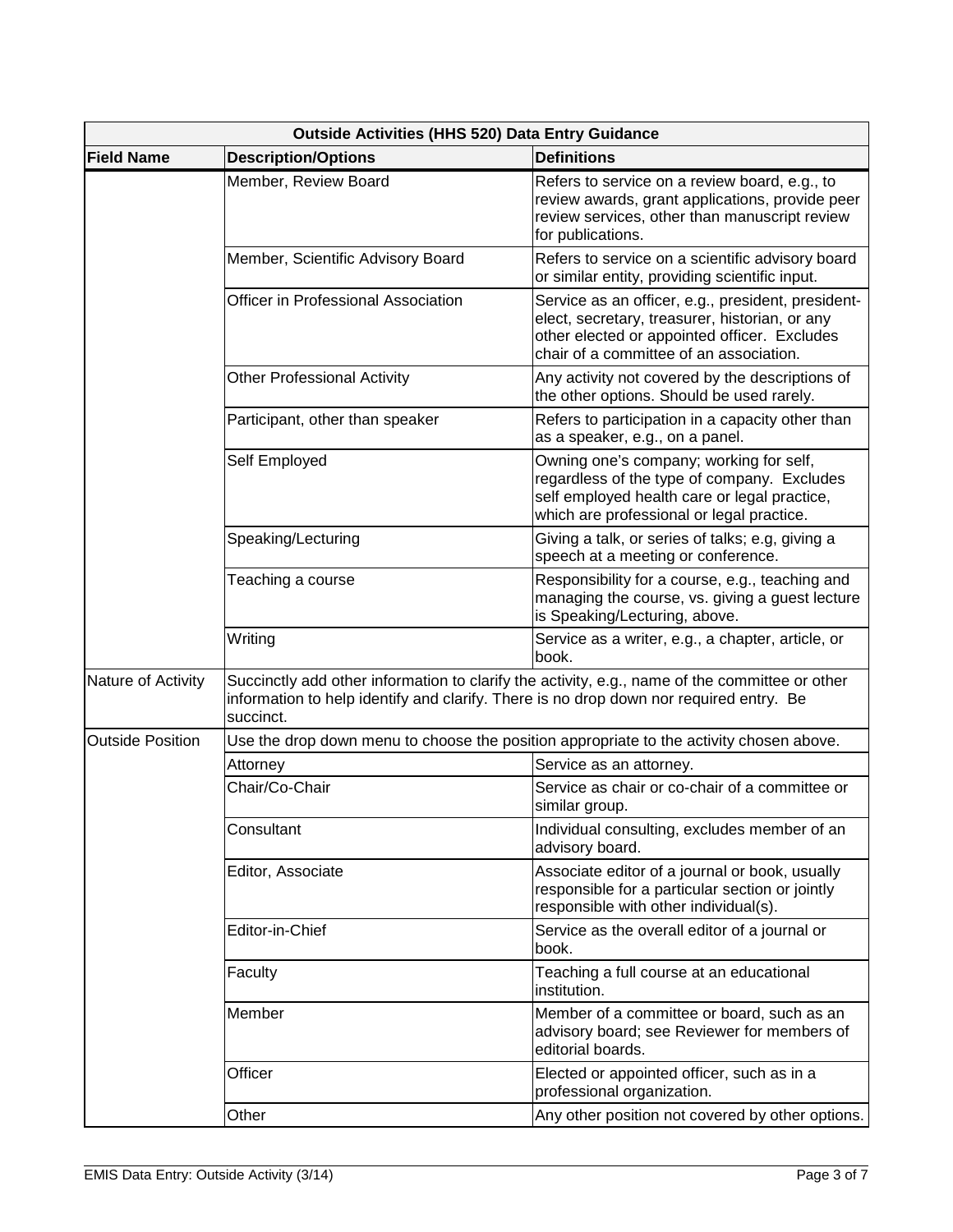| Outside Activities (HHS 520) Data Entry Guidance |                                                                                                                                                                                        |                                                                                                                                                                                                                             |
|--------------------------------------------------|----------------------------------------------------------------------------------------------------------------------------------------------------------------------------------------|-----------------------------------------------------------------------------------------------------------------------------------------------------------------------------------------------------------------------------|
| <b>Field Name</b>                                | <b>Description/Options</b>                                                                                                                                                             | <b>Definitions</b>                                                                                                                                                                                                          |
|                                                  | Practitioner                                                                                                                                                                           | Engaging in health care, allied health care, or<br>legal practice.                                                                                                                                                          |
|                                                  | Reviewer                                                                                                                                                                               | Reviews documents, e.g., reviews manuscripts<br>as a member of an editorial board, or grant<br>reviewer.                                                                                                                    |
|                                                  | Speaker                                                                                                                                                                                | Speaking to a group, e.g., giving a speech at a<br>meeting or conference; giving a talk at a single<br>class (versus having faculty responsibility for an<br>entire course, see Faculty, above), or poster<br>presentation. |
|                                                  | Writer                                                                                                                                                                                 | Actual writing activity, not just editing something<br>written by others, e.g. writing a textbook<br>chapter; writing a paper.                                                                                              |
| <b>Start Date</b>                                | Proposed start date indicated by employee                                                                                                                                              | Use m/d/yy or mm/dd/yy format for date.                                                                                                                                                                                     |
|                                                  | Expected End Date Proposed end date indicated by employee                                                                                                                              | Use m/d/yy or mm/dd/yy format for date.<br>*See note at end of table.                                                                                                                                                       |
| Duration                                         | Denotes the length of time the activity is expected to continue                                                                                                                        |                                                                                                                                                                                                                             |
|                                                  | Less than one year                                                                                                                                                                     | Less than 12 months, even if multiple<br>meetings/presentations.                                                                                                                                                            |
|                                                  | One year or more                                                                                                                                                                       | Continuing for 12 months or more; also referred<br>to as 'ongoing.'<br>*See note at end of table.                                                                                                                           |
|                                                  | Withdrawn                                                                                                                                                                              | Request withdrawn by employee prior to review<br>and review/approval decision.                                                                                                                                              |
|                                                  | Cancelled                                                                                                                                                                              | Activity cancelled by employee after review and<br>approval process, and before employee<br>engaged in the activity.                                                                                                        |
| <b>Activity Hrs</b>                              | Number of hours used for the activity, as<br>indicated by employee on form. If the<br>activity lasts more than one year, indicate<br>total annual hours.                               | Indicate the maximum number of hours<br>indicated by employee, e.g., if employee says<br>10-20 hours, use 20 hours. Convert days to<br>hours (1 day = 8 hours).                                                             |
| Compensation                                     | Yes or No: If there is compensation (other than expenses), choose Yes and additional fields<br>will be visible to indicate the type of compensation. Choose employee's designation(s). |                                                                                                                                                                                                                             |
|                                                  | Advance                                                                                                                                                                                | Receipt of an advance payment for the service.                                                                                                                                                                              |
|                                                  | Fee                                                                                                                                                                                    | Use for consulting, similar activities.                                                                                                                                                                                     |
|                                                  | Honorarium                                                                                                                                                                             | Use for speaking engagements.                                                                                                                                                                                               |
|                                                  | Other                                                                                                                                                                                  | Use when type of compensation does not<br>match other options.                                                                                                                                                              |
|                                                  | Retainer                                                                                                                                                                               | Payment for employee to be available for future<br>service, e.g., such as payment for being<br>someone's attorney.                                                                                                          |
|                                                  | Royalty                                                                                                                                                                                | Use when employee indicates receipt of<br>royalties, e.g. for a book being written.                                                                                                                                         |
|                                                  | Salary                                                                                                                                                                                 | Use when employee receives a salary.                                                                                                                                                                                        |
|                                                  | Stock                                                                                                                                                                                  | Employee receives shares of stock as payment.                                                                                                                                                                               |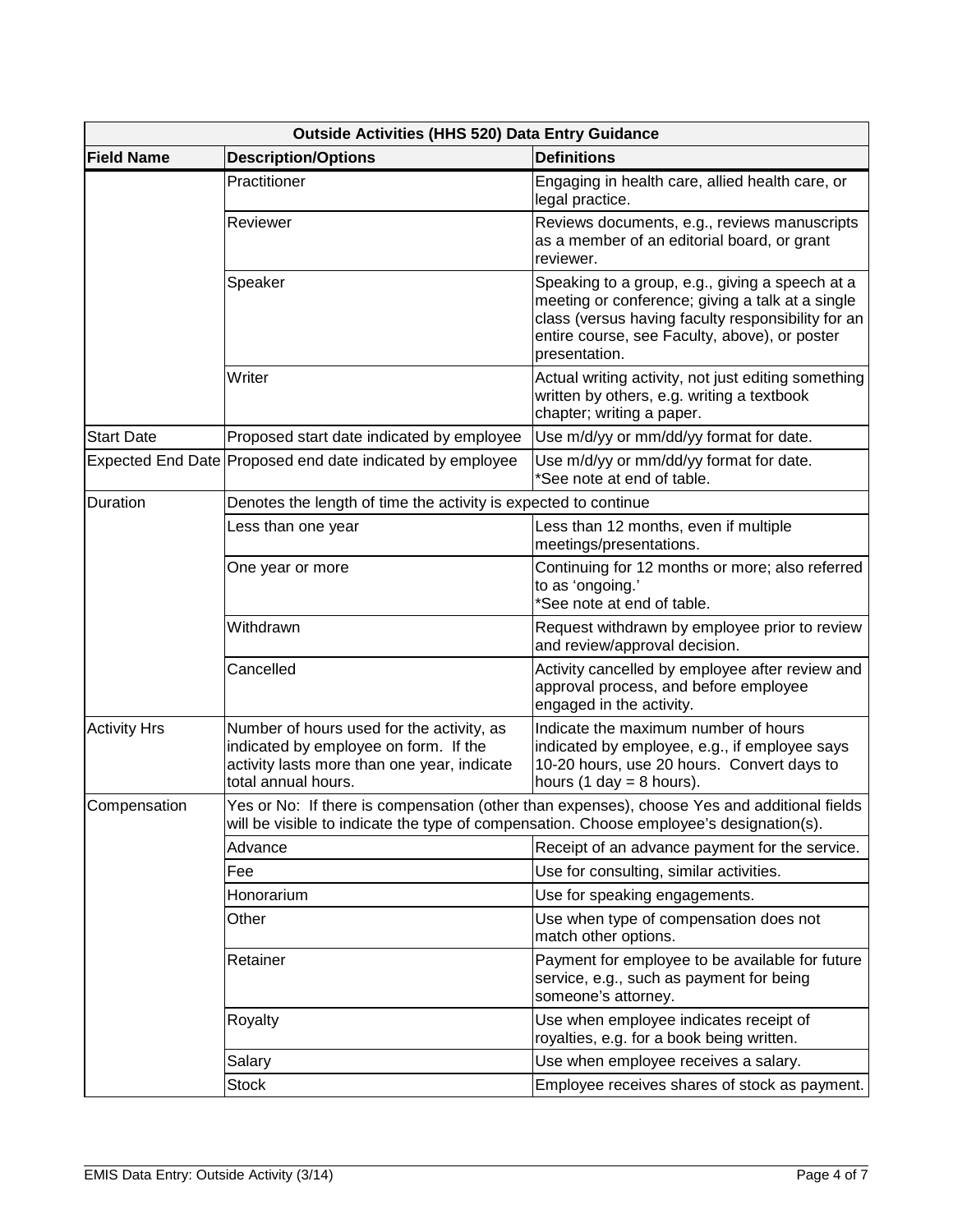| Outside Activities (HHS 520) Data Entry Guidance |                                                                                 |                                                                                                                                                                        |
|--------------------------------------------------|---------------------------------------------------------------------------------|------------------------------------------------------------------------------------------------------------------------------------------------------------------------|
| <b>Field Name</b>                                | <b>Description/Options</b>                                                      | <b>Definitions</b>                                                                                                                                                     |
|                                                  | <b>Stock Options</b>                                                            | Employee receives the ability to purchase share<br>of stock at a set price as payment.                                                                                 |
| Amount of<br>Compensation                        | This field shows only if Compensation is<br>marked Yes.                         | Aggregate all amounts, if necessary. Omit travel<br>expenses in conjunction with teaching,<br>speaking or writing activity. [2635.807(a)(2)(iii)]                      |
|                                                  | Expenses                                                                        | Choose Yes or No. If choose yes, several fields<br>appear to indicate type of expenses. Mark each<br>one as described by the employee and<br>aggregate a total amount. |
|                                                  | Lodging                                                                         | For hotel expenses.                                                                                                                                                    |
|                                                  | Meals                                                                           | For meal expenses.                                                                                                                                                     |
|                                                  | Other                                                                           | For other expenses, e.g., preparation of a<br>report, or copying.                                                                                                      |
|                                                  | Travel                                                                          | For travel expenses, e.g., plane or train.                                                                                                                             |
| Amount of<br><b>Expenses</b>                     | This field shows only if Yes is marked for<br>Expenses.                         | Indicate the total amount of expenses the<br>employee will receive, including all expenses<br>amounts above.                                                           |
| <b>Annual Leave</b>                              | Indicate number of hours of annual leave to<br>be used for the activity.        | Use whole number only. Round up when partial<br>hours are indicated.                                                                                                   |
| Foreign?                                         | Choose Yes or No from the drop-down list.                                       | Choose Yes if the organization is foreign (not<br>US).<br>Choose No if the organization is domestic.                                                                   |
| IC DEC Sig                                       | Date signed by the IC DEC.                                                      | Use m/d/yy or mm/dd/yy format for date.                                                                                                                                |
| <b>IC DEC Action</b>                             | Choose action from the drop-down list.                                          | Approved<br>Disapproved<br>Pending (no decision yet)<br><b>Renewal Pending</b><br>None (no action will be taken, e.g., when<br>submitted after the start date.         |
| NEAC?                                            | Choose Yes or No from the drop-down list.                                       | If NEAC is yes, enter the date sent to NEO.                                                                                                                            |
| <b>To NEO</b>                                    | Date sent to NIH Ethics Office (NEO), if<br>applicable.                         | Use m/d/yy or mm/dd/yy format for date.                                                                                                                                |
|                                                  | The following fields between the heavy borders are available only to NEO users. |                                                                                                                                                                        |
| <b>NEO Receipt</b>                               | Date NEO received the request package.                                          | Use m/d/yy or mm/dd/yy format for date.                                                                                                                                |
| To NEO Spec                                      | Date assigned to a NEO ethics specialist for<br>review.                         | Use m/d/yy or mm/dd/yy format for date.                                                                                                                                |
| <b>NEO Specialist</b>                            | Choose Specialist's name from the drop-<br>down list.                           | The NEO Specialist list is maintained by the<br>EMIS Administrator via the assign roles<br>function.                                                                   |
| <b>NEO Spec Rev</b>                              | Date review completed by NEO Specialist.                                        | Use m/d/yy or mm/dd/yy format for date.                                                                                                                                |
| To NEO Mgmt                                      | Date forwarded to NEO management.                                               | Use m/d/yy or mm/dd/yy format for date.                                                                                                                                |
| <b>To NEAC</b>                                   | Date reviewed by NEAC, if applicable.                                           | Use m/d/yy or mm/dd/yy format for date.                                                                                                                                |
| To NIH DEC                                       | Date forwarded to NIH DEC, if applicable.                                       | Use m/d/yy or mm/dd/yy format for date.                                                                                                                                |
| NIH DEC Sig                                      | Date signed by the NIH DEC                                                      | Use m/d/yy or mm/dd/yy format for date.                                                                                                                                |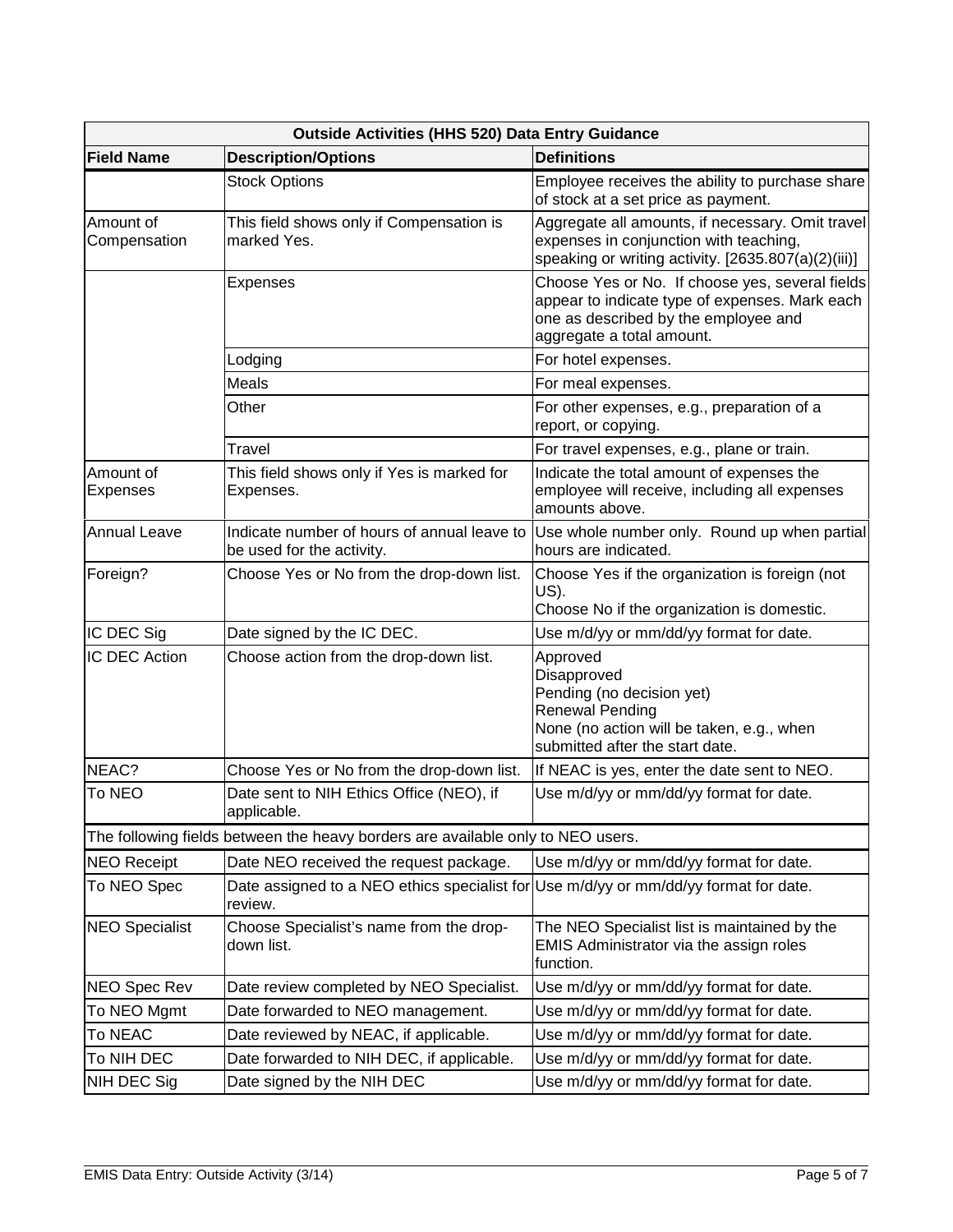| <b>Outside Activities (HHS 520) Data Entry Guidance</b> |                                                                                                                                                                    |                                                                                                                                         |
|---------------------------------------------------------|--------------------------------------------------------------------------------------------------------------------------------------------------------------------|-----------------------------------------------------------------------------------------------------------------------------------------|
| <b>Field Name</b>                                       | <b>Description/Options</b>                                                                                                                                         | <b>Definitions</b>                                                                                                                      |
| <b>INIH DEC Action</b>                                  | Indicate DEC action.<br>This is required. In order for the Pending<br>Report to work, you MUST indicate Pending Renewal Pending<br>while waiting for DEC decision. | Approved<br>Disapproved<br>Pending (no decision yet)<br>None (no action will be taken, e.g., when<br>submitted after the activity date) |
| To IC                                                   | Date request returned to IC.                                                                                                                                       | Use m/d/yy or mm/dd/yy format for date.                                                                                                 |
| <b>IC Receipt</b>                                       | Date request received by IC.                                                                                                                                       | Use m/d/yy or mm/dd/yy format for date.                                                                                                 |
| To Employee                                             | Date copy of the signed 520 sent to the<br>employee.                                                                                                               | Use m/d/yy or mm/dd/yy format for date.                                                                                                 |
| <b>Actual End Date</b>                                  | Date an ongoing activity actually ends.                                                                                                                            | Use m/d/yy or mm/dd/yy format for date.<br>*See note at end of table.                                                                   |
| <b>Notes</b>                                            | Insert relevant information. Conserve<br>space, avoid extra spaces or blank lines.                                                                                 | Add only relevant information; do not repeat or<br>summarize information entered in a field above                                       |

\*NOTE: When a continuing activity finally ends, the Actual End Date must be entered for the record to be included on the Purge List. For records with duration of 1 year or more, the 6-year retention time frame is based on the Actual End Date. To identify records without the Actual End Date, create a custom report with the following filters:

520 Duration = one year or more

520 Actual End Date is Null (empty)

520 End Date is before (less than) 1/1/yyyy, where yyyy is the calendar year 5 years prior to current calendar year.

Example: In 2014, to identify the HHS-520s with no Actual End Date which must be reviewed to determine if they need to be purged, use 520 End Date < 1/1/2013 to identify those activities which were expected to end in or before 2007. Evaluate each activity to determine when it actually ended. If the actual end date was before 2008, it can be purged in 2014. Add Actual End Date for activities which ended in 2007 or later so they will be included on future Purge lists.

**Upload Files:** This function permits you to upload files and attach them to the open record. At the bottom of the screen, click on *Browse*; locate the desired file; double click the file name; add a description if desired. PDF files are the best attachments because they can be opened by all users.

Files for the HHS 520 shall be named using the employee's last name and initial(s), form number, outside organization, truncated as needed, activity, and start date. Use hyphens between words/sections; do not use spaces.

Example: Dr. Indiana Jones requests permission to engage in an outside activity with the University of California, San Francisco. The activity involves giving a speech on July 15, 2014. The file will be named:

JonesI-520-UCSF-Speak-2014-7-15.pdf

Other examples for the same organization and date, with different activities:

| Consulting                   | JonesI-520-UCSF-Consult-2015-7-15.pdf  |
|------------------------------|----------------------------------------|
| Teaching                     | JonesI-520-UCSF-Teach-2015-7-15.pdf    |
| <b>Professional Practice</b> | JonesI-520-UCSF-ProfPrac-2015-7-15.pdf |